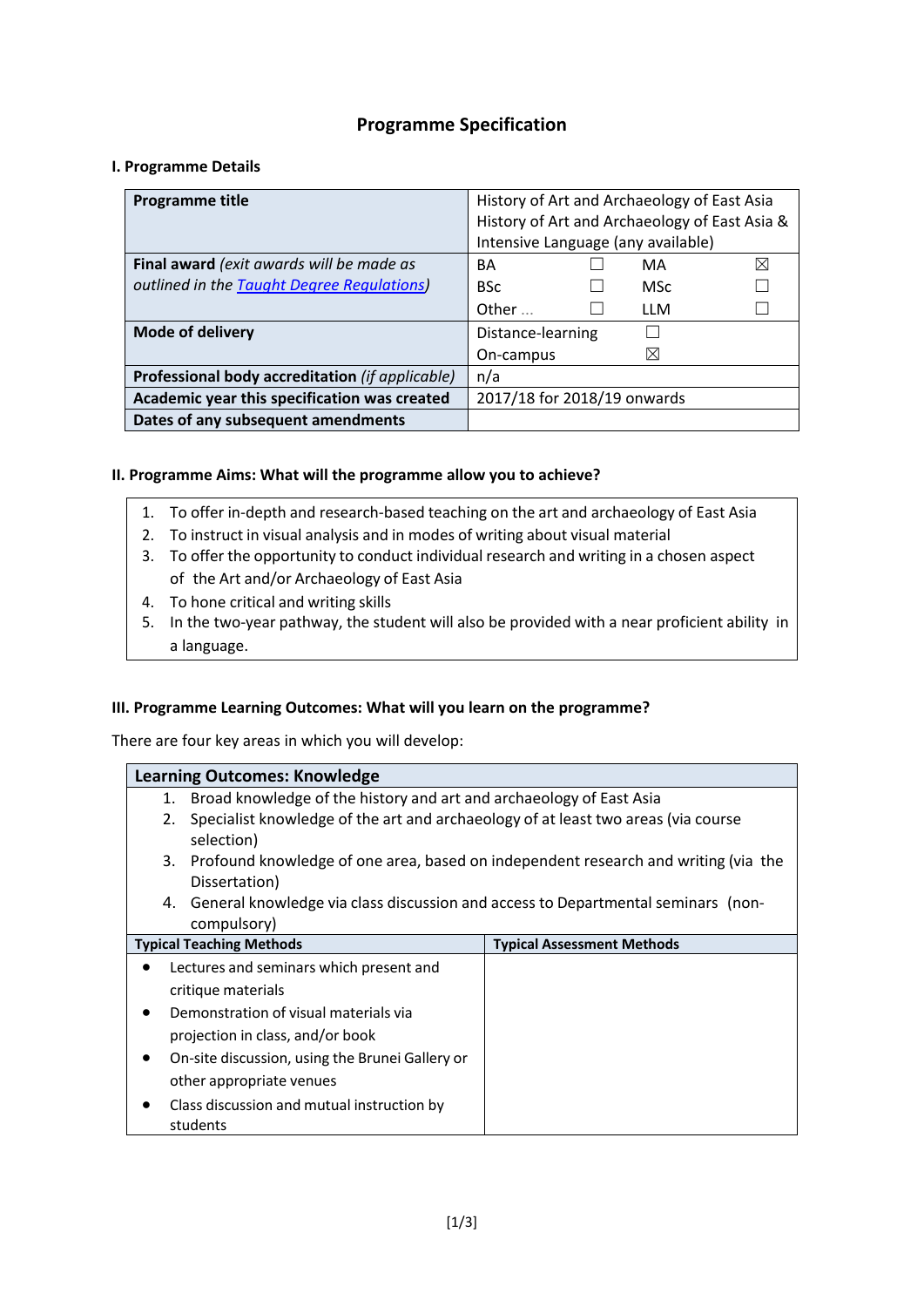# **Learning Outcomes: Intellectual (thinking) skills** 1. To analyse visual materials and learn a terminology to express opinions and assessments of them 2. To write critically about visual, and also historical materials relating to East Asia, with its various specificities and differences 3. To read critically in a wide range of sources, and to synthesise views 4. To discuss and debate in seminar contexts, and to present materials to peer groups **Typical Teaching Methods Typical Assessment Methods** • Reading and essay writing and feed-back on it • Unseen visual text ('slide test') conducted in class time • Listening to lectures and discussing their content

• Discussion and debate in seminars

# **Learning Outcomes: Subject-based practical skills**

- 1. To communicate about the history of art and archaeology of non-Western cultures in cogent English
- 2. To learn to discuss visual materials and in analyse them
- 3. To read and critique the writing of prior researchers
- 4. To discuss and communicate, including the ability to use AV technology and make presentations
- 5. In the two year intensive language pathway, to acquire/develop skills in a language to Effective Operational Proficiency level, i.e., being able to communicate in written and spoken medium in a contemporary language

| <b>Typical Teaching Methods</b>                                                        | <b>Typical Assessment Methods</b> |  |
|----------------------------------------------------------------------------------------|-----------------------------------|--|
| Reading pertinent work of art historians<br>relating to the topic, and critiquing them |                                   |  |
| Ability to discuss and analyse visual materials,                                       |                                   |  |
| including those from non- Western cultures                                             |                                   |  |
| Ability to explain and present in class                                                |                                   |  |
| discussions and seminars presentations                                                 |                                   |  |
| Ability to write critical and cogent essays of set                                     |                                   |  |
| topics                                                                                 |                                   |  |

| <b>Learning Outcomes: Transferrable skills</b>                                            |                                       |  |
|-------------------------------------------------------------------------------------------|---------------------------------------|--|
| To write clearly and lucidly                                                              |                                       |  |
| 2. To understand and critique the mechanics of visual representation                      |                                       |  |
| 3. No address non-Western cultures with knowledge and openness                            |                                       |  |
| To function effectively as a researcher and presenter of visual and other materials<br>4. |                                       |  |
| <b>Typical Teaching Methods</b>                                                           | <b>Typical Assessment Methods</b>     |  |
| Critical discussion and analysis of visual                                                | Essay writing                         |  |
| materials                                                                                 | Non-restricted presentation (oral and |  |
| Sophisticated and knowledge-driven                                                        | written) of visual materials          |  |
| awareness of non-Western cultures                                                         |                                       |  |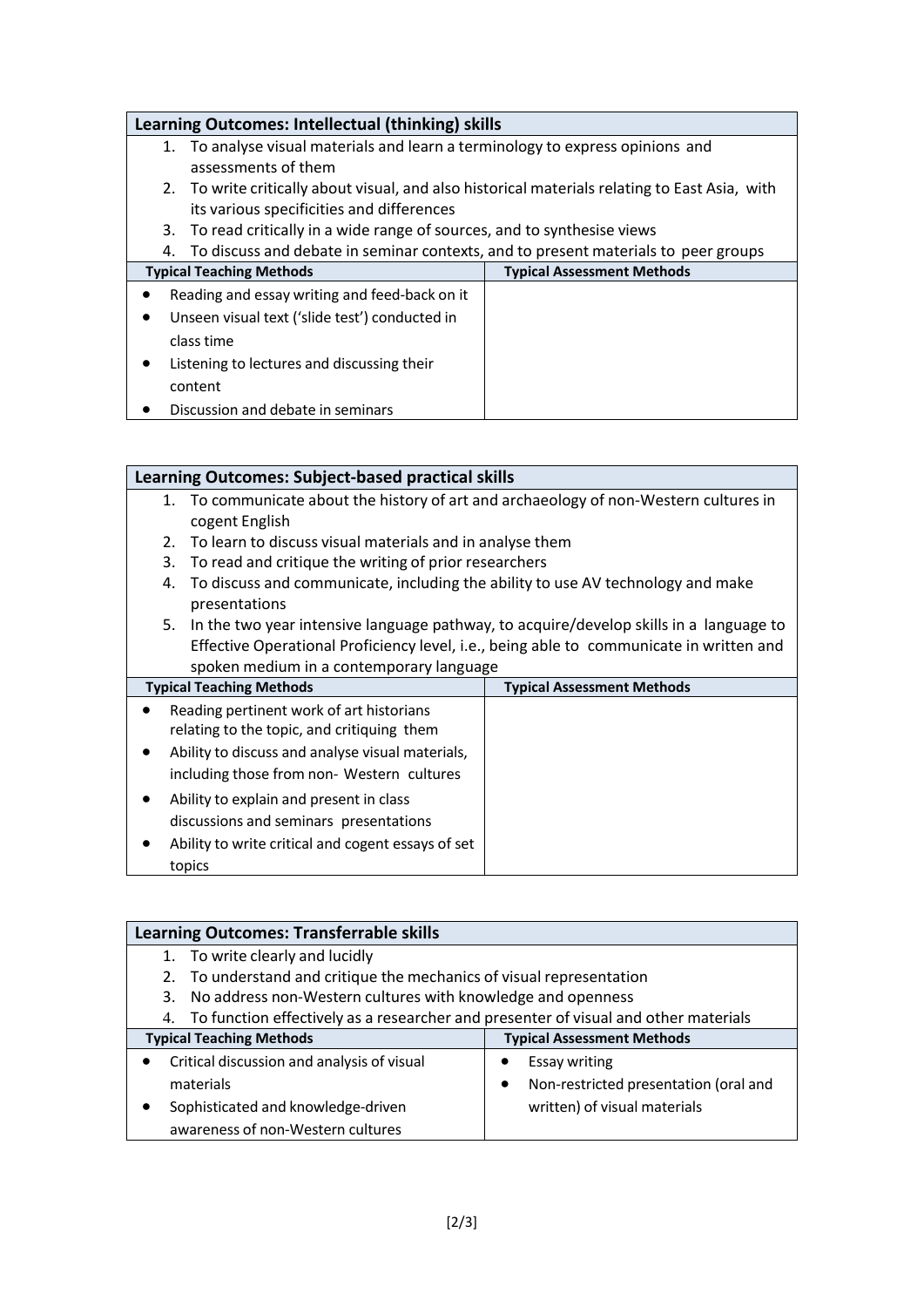## **General statement on contact hours – postgraduate programmes**

Masters programmes (with the exception of two-year full-time MAs) consist of 180 credits, made up of taught modules of 30 or 15 credits, taught over 10 or 20 weeks, and a dissertation of 60 credits. The programme structure shows which modules are compulsory and which optional. As a rough guide, 1 credit equals approximately 10 hours of work. Most of this will be independent study (see [https://www.soas.ac.uk/admissions/ug/teaching/\)](https://www.soas.ac.uk/admissions/ug/teaching/) such as reading and research, preparing coursework, revising for examinations and so on. Also included is class time, for example lectures, seminars and other classes. Some subjects may have more class time than others – a typical example of this are language acquisition modules.

At SOAS, most postgraduate modules have a one-hour lecture and a one-hour seminar every week, but this does vary.

More information can be found on individual module pages.